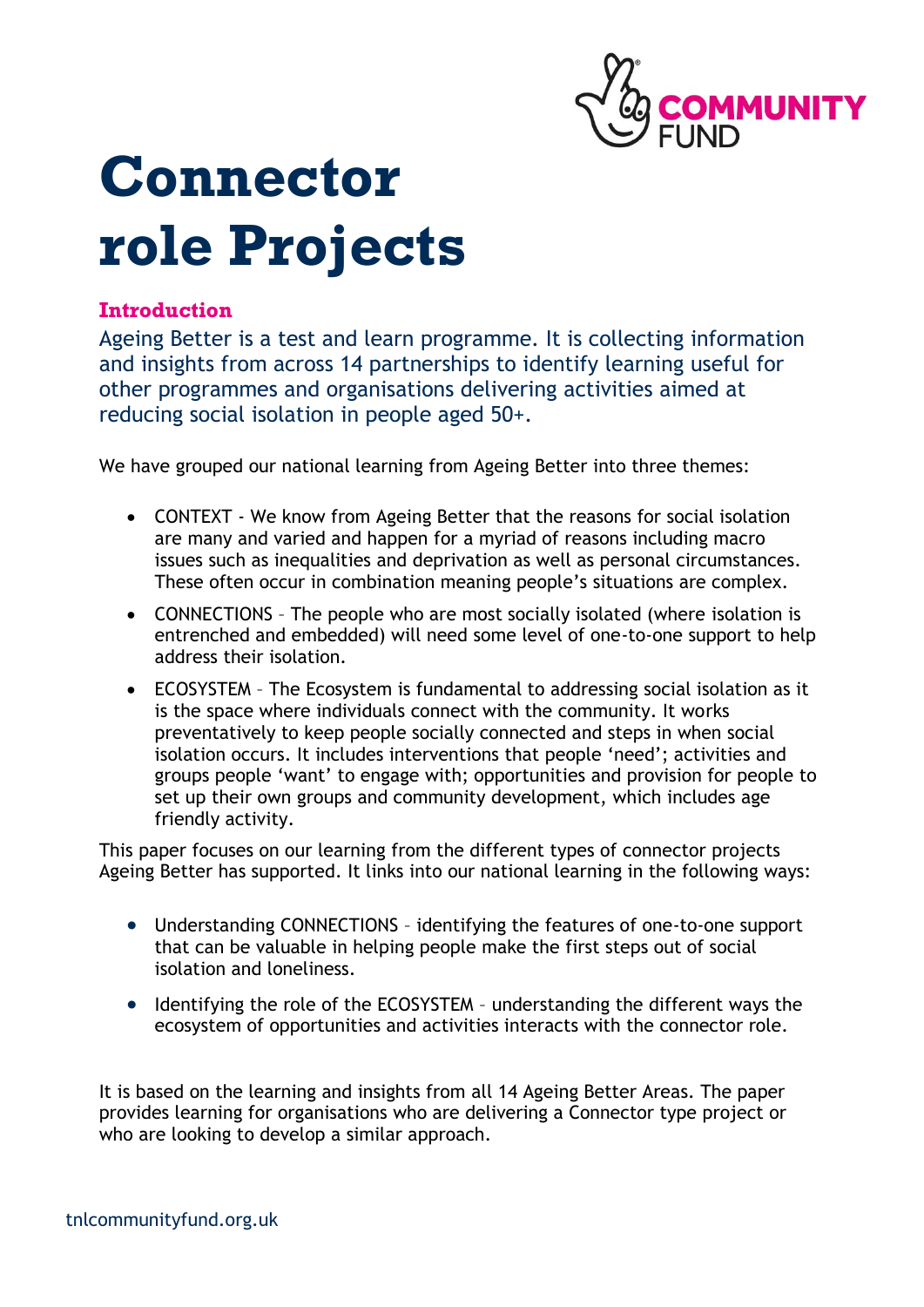# **The "Connector" role**

The reasons for entrenched social isolation and loneliness are complex and personal to an individual. Those who are the most socially isolated (where social isolation is entrenched and embedded) will need some level of one-to-one support to help address their social isolation and so help to improve their wellbeing, life satisfaction, financial situation, loneliness etc. through connecting them to activities, services or opportunities that are right for them locally. Many will need a "connector" role to help them do this.

This "Connector" has emerged as being a fundamental role within Ageing Better learning to date and as a model capable of evolving to meet the challenges of the last few years. All projects and programmes depend on making connections between people to encourage them to take part. Latterly we have seen the development of a range of more formal "Connector" roles such as social prescribing, digital connector or community connector roles.

Social prescribing is a specific model of connector work. It has particular resonance within the health sector as an approach whereby a health professional makes a referral to or "prescribes" a person to a connector. Social prescribing connector schemes employ individuals (Link Workers) who take referrals from local agencies (including GPs), and work with people to produce a tailored plan to meet their wellbeing needs. They help people to overcome social isolation and feelings of loneliness. This can involve a range of activities from arts participation, befriending and sport or exercise, as well as debt, housing or employment advice.

## **Understanding the role**

This formal connector role has a specific focus on purpose and progression. The role is to facilitate or support an individual to achieve something specific or to make the move into something else – to help solve a specific barrier or issue.

The Connector builds rapport, helping someone identify and then achieve a personalised set of goals. This is often managed by offering either a time limited intervention or a fixed number of sessions of support. One of the key insights from across our Ageing Better learning has been *to allow a relationship of trust not dependency to build which even at the start is looking and planning an exit route.*  So there needs to not only be a clear route into the support but also an equally clear route out. There will also need to be a substantial amount of flexibility around the length and method of contact.

The Connector and participant aim to mutually agree what the focus of work will be. This process can take time and involves building trust to help identify the range and complexity of barriers and issues for an individual. The process of building a relationship is critical to helping the complexity emerge. There may be additional challenges to forming relationships as a result of an individual's mental health support needs and here it can help to focus on short term goals as part of the strategy.

Part of the Connector role can be supporting someone to understand and manage expectations as to what is ultimately achievable. This can be done by setting small goals but also by starting the conversation thinking about an individual's strengths and goals. It can also be done by setting a framework, identifying where a Connector role can help and importantly where it can't. A good Connector is thinking from the start about the end of the relationship and building skills to support that exit.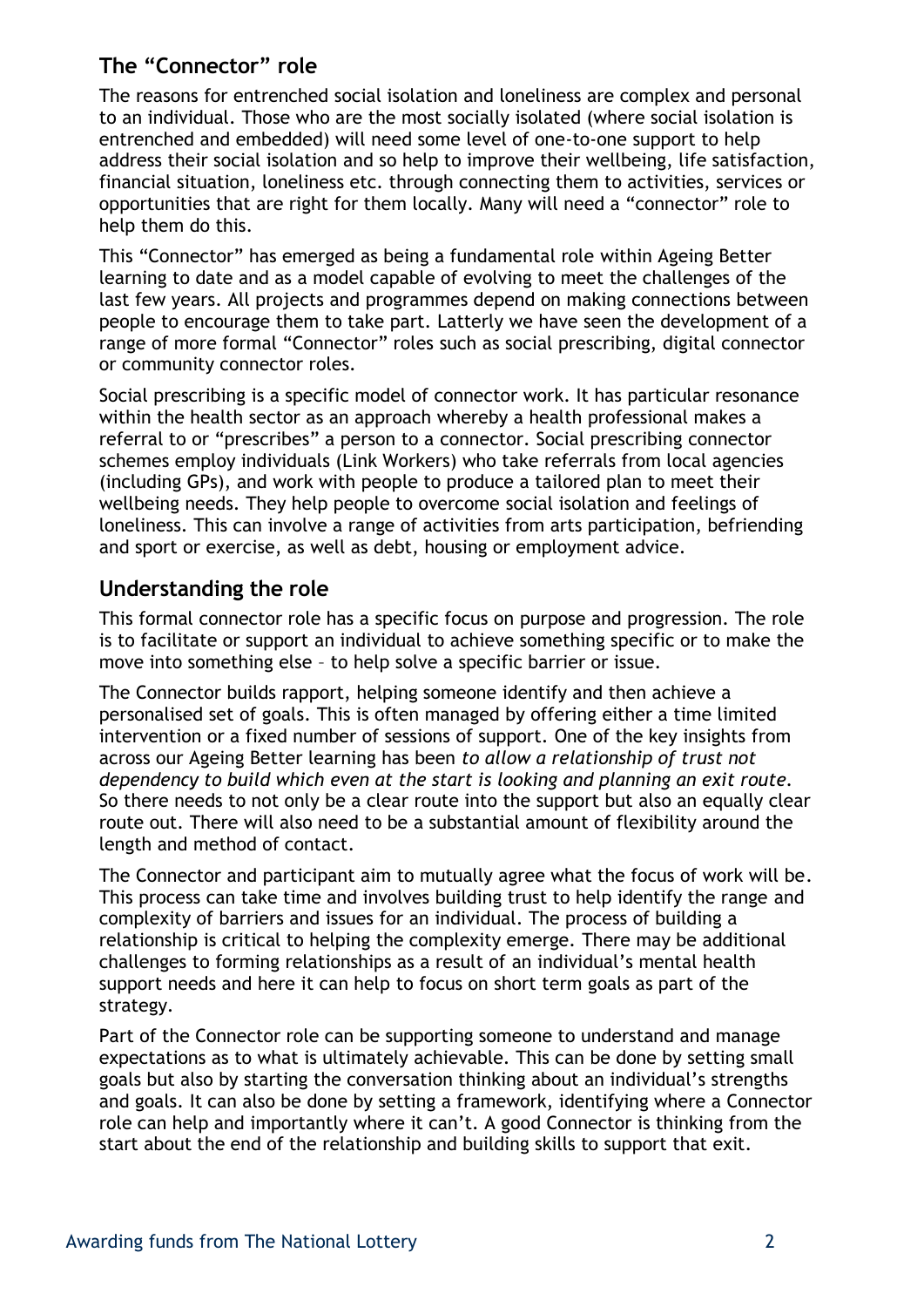The Connector needs to know what options are available for a participant, what exists in their community as well as the specific functions of the social care sector in their area. Many of the people the Connector works with will have specialist requirements such as mental health, financial or benefits advice but the Connector does not need to have this specialist knowledge themselves as long as they are able to link people up to the places and agencies who do.

**Key message**: The Connector role is to facilitate or support an individual to achieve something specific or to make the move onto the next stage. They should allow a relationship of trust not dependency to build which even at the start is looking and planning an exit route or to link the person into a further source of support, group or activity. They don't need to be the expert or specialist themselves but be well linked into those places or agencies who are.

## **A relationship built on trust**

The first contact with the Connector is crucial. Our learning through Ageing Better has highlighted just how important this first connection is, the importance of developing a relationship of trust and the value of this happening in a "safe place".

In Ageing Better, we did find it helpful to offer the first visit as a home visit. Covid 19 impacted on the opportunities to build connections through a home visit, although many connectors continued to make doorstep visits. A home visit (where possible) means the person may be more relaxed and can also help to give the Connector a 360-degree view of the person and their issues.

However, Covid-19 has highlighted the value in having a range of options available to participants. For some, a walk or a telephone call can be more helpful for building an initial connection than a visit. Options that should be offered for this first connection include telephone, online, home visits, using other community locations or whilst walking outside together.

Our experience of the connector personalised planning element is that it needs to work with the person holistically. It takes time to build a relationship between the Connector and person and for trust to be built. This relationship building phase is a key part of achieving good outcomes - setting the relationship off in a positive way and then tailoring the frequency, type and content of support to meet their identified needs.

We know for people who are socially isolated, having the confidence to take part in an activity is often a huge barrier to overcome in the first place. A Connector plays a vital role here in exploring the support needs a person has in order to engage or connect with any activity, very often going with them to the first or first few sessions.

**Key message**: Offering a first meeting as either a home visit or in a "safe" place for the individual can be very beneficial to help build the relationship. Covid-19 also showed the value of offering people choice about where this first visit takes place. A personalised plan needs to be person-centred and built on what that individual wants to achieve.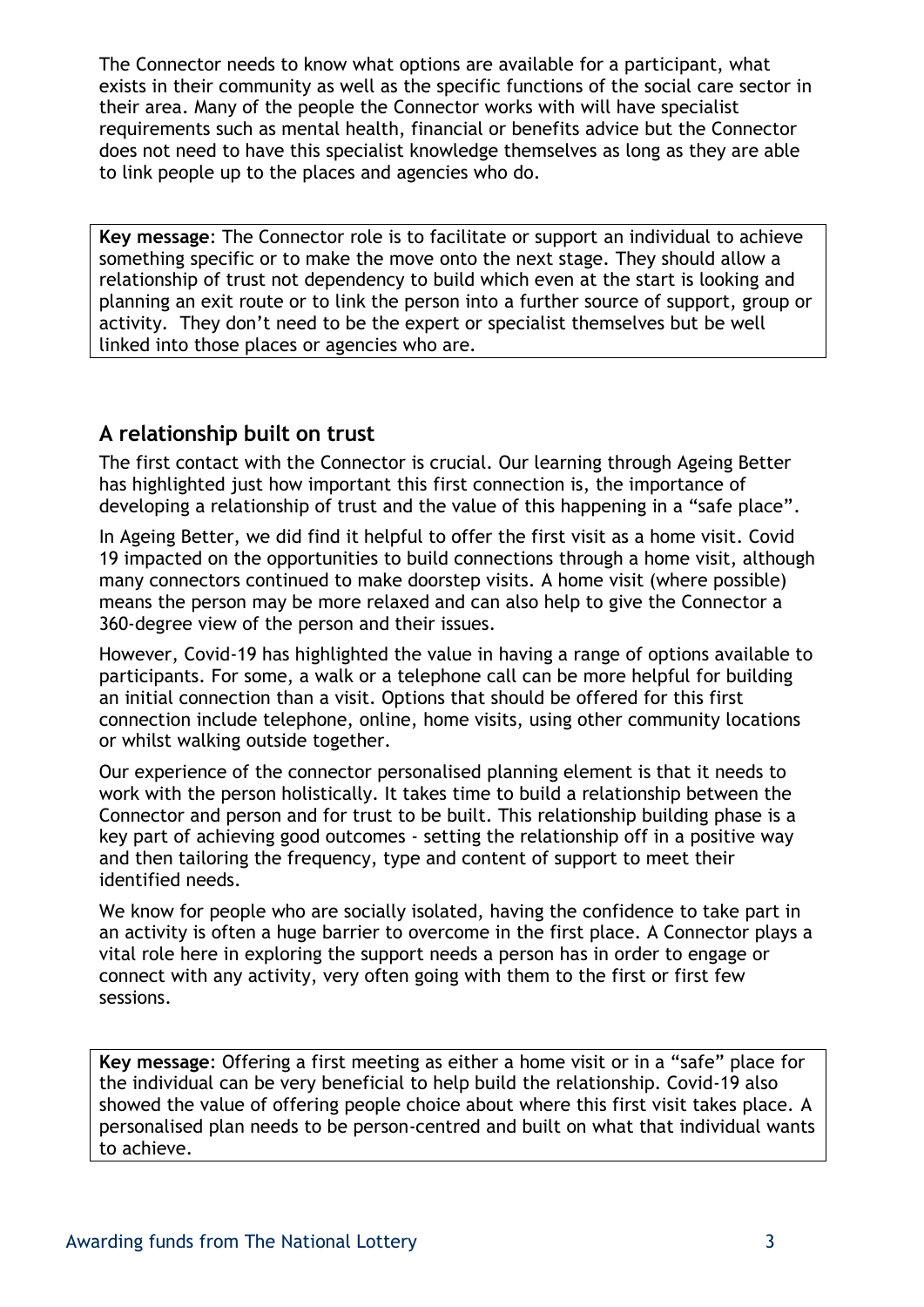#### **Time Bound**

As we have already set out, a Connector role works best when it is time bound and concentrates on specific goals and outcomes. We have found the time limited nature of support can often be key to helping the real issues emerge. This is because it gives a focus to the support but then also identifies an end point.

Although we are clear on the importance of the Connector activity being time limited, this has to be done in a flexible way. Ageing Better found that a fixed number of sessions over an "open" period of time worked better than a fixed amount of time because people often have other problems or issues that may make engagement stop and start.

We also found that support does not necessarily need to end after the initial period is complete. But it will only continue if there is another clear goal and outcome that can be achieved. All of this work helps to prevent a dependency culture being built.

**Key message**: There is value in the time limited nature (with flexibility) of the connector role. This supports people to set goals and make positive changes, to help an individual cope within their individual and broader context.

#### **The role of volunteers and importance of effective support structures**

Volunteers can and do play an important role, particularly in providing peer support. But we have key learning about the role of volunteers in these Connector type projects and any dependency on volunteers as a workforce.

Connector projects are usually working with people with high levels of complexity, and it is often inappropriate for this complexity to be passed onto a volunteer. Using volunteers as part of a Connector service does not necessarily save time or resource. Volunteers can add considerable value but will need and deserve good levels of support and will require time to recruit and manage.

Where volunteers are involved this should be towards the end of the Connector's work. Our learning from Ageing Better highlights the importance of having a paid professional (with all the support structures that sit around them) to build the relationship, identify and understand the issues and to work with the individual in setting the goals and outcomes.

We also found within Ageing Better that there was often a blurred line between participant and volunteer. This links to our learning around the fact that people are more likely to volunteer to help with activities or groups badged as being for people who are lonely or socially isolated than they are to attend them as well as insights around the importance of reciprocity. Any use of volunteers needs to factor this in.

The Connector needs skills in managing the relationship to ensure it is a relationship of support rather than dependency. In Ageing Better some areas have used Boundary Training to help a Connector understand and manage this relationship. Good Boundary Training needs to consider how to identify unhealthy relationships including what to do if you are worrying about someone out of work time. Training and support should be nuanced and role specific and not just about managing professional relationships.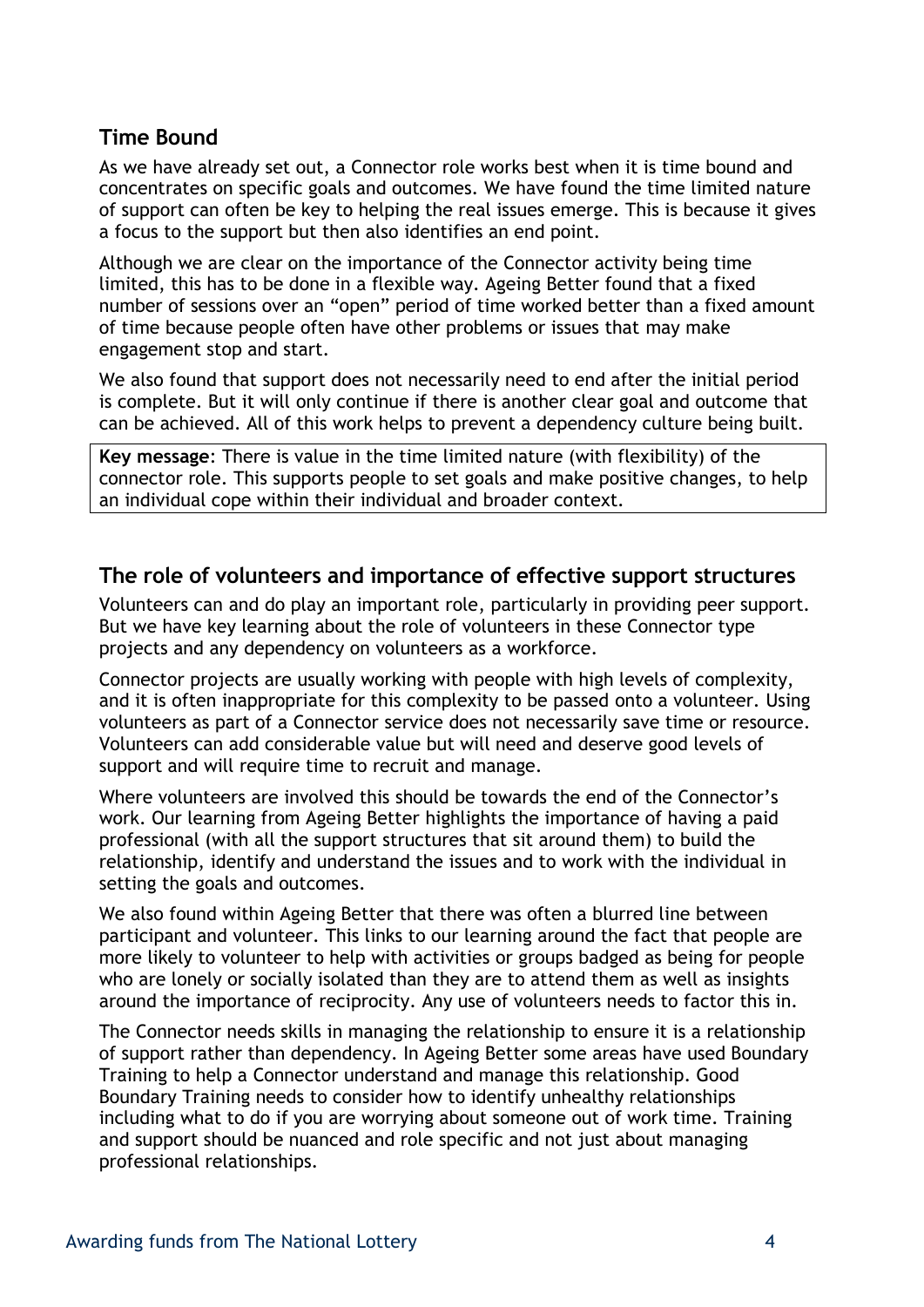The complexity of the people a Connector works with means it is hugely important to have the appropriate level of support in place for both staff and volunteers. This includes management time and often formal supervision. This will be a necessary overhead to the effective operation of a Connector project.

**Key message**: Volunteers have a role to play but ideally later in the journey once the issues have been diagnosed and a plan is in progress. It would not be appropriate in the early stages of a Connector role where there is too much pressure on the volunteer. Volunteers are not a low cost solution - there is considerable time and resource needed in providing the supervision and support they deserve.

#### **Developing the ecosystem**

A Connector, is, by definition looking to connect a person into something and so cannot work independently of the local ecosystem. This is a key element of a planned transition as it is vital that there are the "spaces", activities or groups for someone to be able to move into, connect with and belong to. It is important that there is the investment in time and resources necessary to ensure the community offer is broad, mixed and accessible.

A community that has a wide range of activities that people want to do creates an environment where people can feel connected. The activities themselves can be the "hook" for people wanting to get engaged and involved, which then builds confidence allowing people to make those natural friendships which are so powerful. These connections and groups act in both a preventative way to reduce social isolation, and as an exit route for those people with entrenched social isolation. These activities and groups are vital for a connector to be able to link people into.

One important element of community development is knowing what is happening locally and how to link into those groups etc. Our learning is that "asset mapping" takes a lot of work, much is informal, and that the map is constantly changing. Connectors often just know (from experience and from being embedded in local communities) about the groups that exist locally, which are "open" as well as how suitable they are for people with more complex needs.

Community groups are dynamic and so information can quickly become out of date. This is even more of the case as a result of Covid-19. Connectors hold lots of information in their heads but can struggle to prioritise getting the information onto a system. Across Ageing Better we have trialled different tools to help make this information more widely accessible but have not yet found a magic bullet. Equally we have also found that "Word of Mouth" is what is trusted most when someone is deciding whether or not to join a group.

**Key message**: The Connector role needs to be able to provide short term interventions that help tackle immediate needs. They also need to be part of a vibrant, varied and accessible network of community agencies and opportunities to link into.

#### **Managing referrals**

One of the biggest challenges for Connector projects is in managing the referral process. Organisations need to be clear on who and how they can support and who they can't. It will take time at the start of a project to build up these referral connections and to get the "right" referrals arriving at the project. It will then take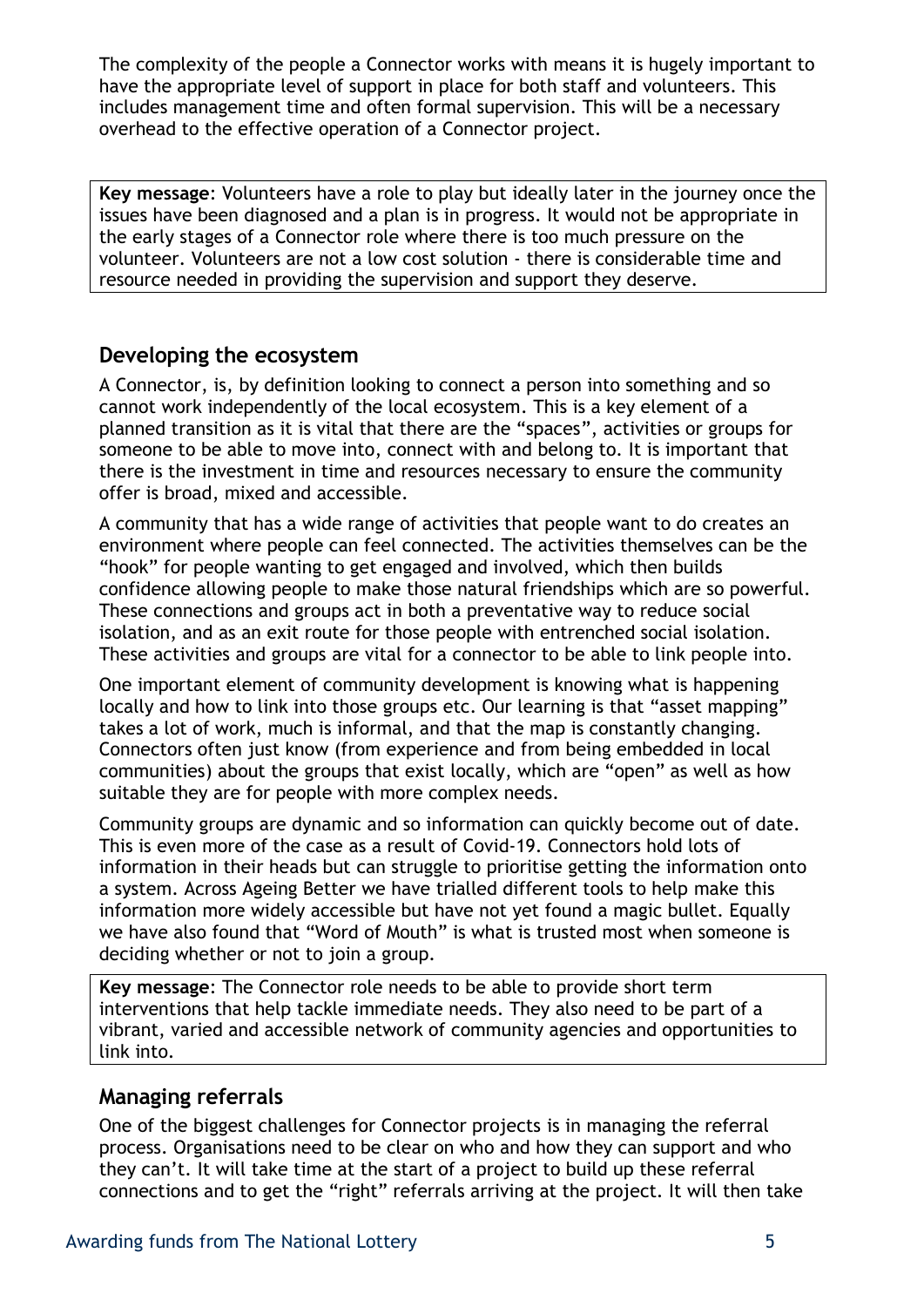time to develop the relationships and to feedback to the referral partners. These relationships do not stand still and in many of the "referring" sectors there can be a high turnover of staff and reorganisation of roles and so throughout the project, time needs to be allowed to enable partners to be continuously communicated with and relationships refreshed.

The Connector also needs to be seen as an "honest broker" by all partners. They need to be able to communicate at a range of different levels and use the appropriate language and terminology for each audience. They need to be able to both liaise with others and be assertive. Where needed they need to work closely with other partners to get the job done. The Connector also needs to recognise the value of providing feedback to partners and to initiate and maintain this communication flow. There can sometimes be tensions between health and social care and the Connector has an important role here in identifying the right person to provide the right support for their "clients".

We have found within Ageing Better that many people are often referred to a Connector service because they have nowhere else to go or they have reached the end of the "referrer's" service. This means people will arrive with a degree of complexity which may often require access or referral to good mental health services. We found that training such as Mental Health First Aid and Asist (applied suicide prevention) are useful and have a role to play but are not a replacement for being able to refer to specific mental health support services. Specialist mental health support is beyond the expertise and role of the Connector.

This complexity is also likely to lead to challenges in completing any required paperwork. Paperwork will be essential for tracking participants and in understanding the impact of the work. In general, the greater the complexity of the participant, the greater the complexity involved in collecting any data.

**Key message**: The referral network needs time and resource to develop and is never 'done'. It requires constant review and updating, and the relationships need constant input and work. In order to be effective, the Connector also needs access to specialist services such as mental health, advice services as well as longer term support in order to complement their delivery.

#### **Covid challenges to the Connector role**

The Connector role has continued to have a hugely important role throughout Covid-19, with greater demand for digital connectors and "shielding reconnectors" for instance. The role has had to adapt both in terms of the methods used to connect with people and also in relation to the expectations for the types of outcomes that could be achieved.

Covid-19 effected the local ecosystem that people experiencing social isolation and loneliness could be connected into. By this we mean that the interventions, activities and places that people would have been connecting with were either not there or not as accessible as they had been prior to the pandemic. So that the exit routes for people into new hobbies and new social connections were either missing or "on hold".

The Connector role continues to evolve. There is a gradual return to elements of face-to-face activity whilst also looking to integrate and build on the expanded use of digital and online opportunities developed as part of the Covid response.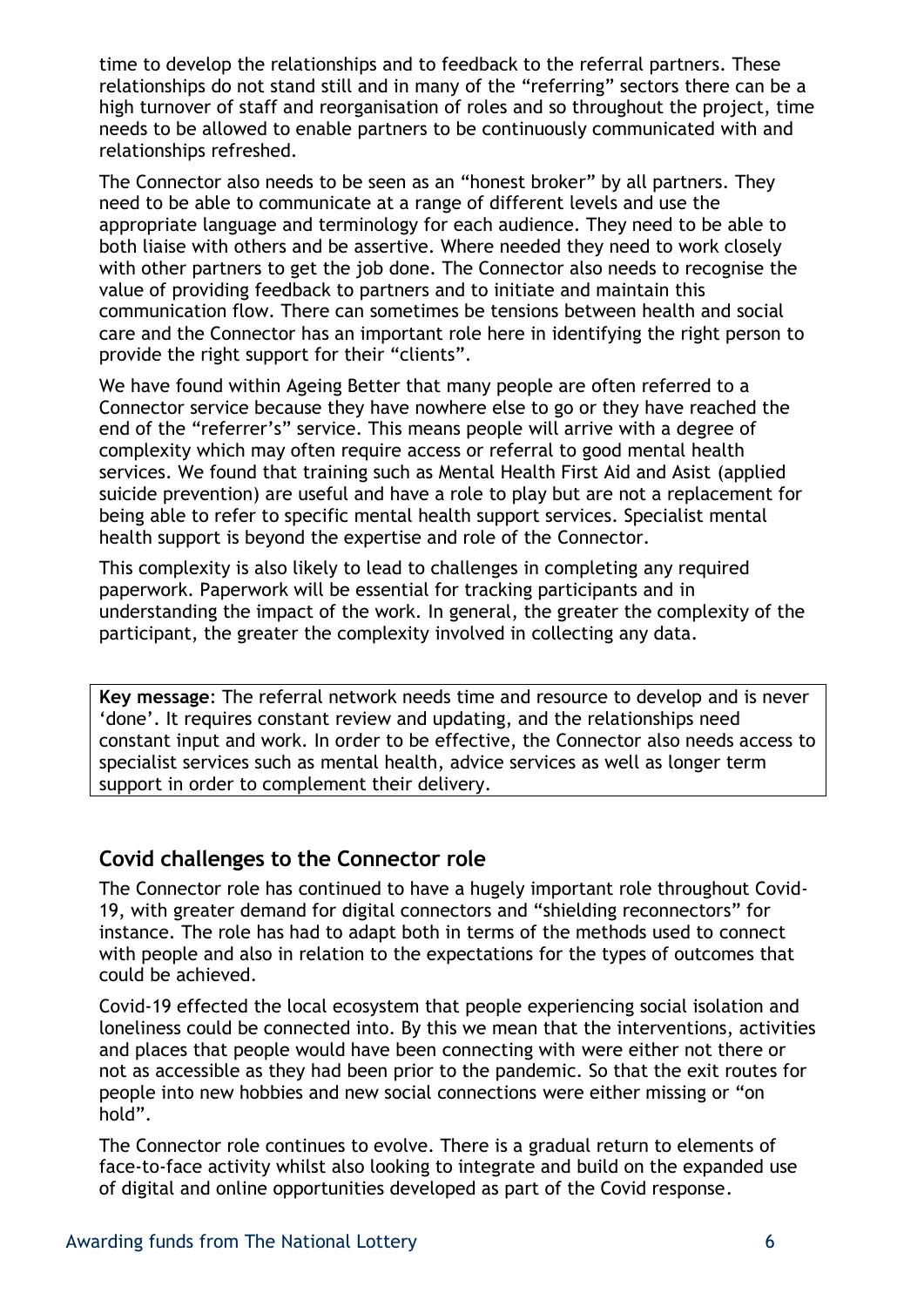**Key Message:** The role of "connector" continues to be of fundamental importance and has shown itself to be a model capable of evolving to meet the changing environment. The outcomes the role can achieve have shifted as not all the usual exit routes are available, however the importance of the role remains. Connectors are also proving to be flexible and innovative in adapting to the changing situations such as in developing ways to support people remotely.

# **Further information**

Ageing Better National Learning

- Digital delivery **[Learning snapshot -](https://www.tnlcommunityfund.org.uk/media/documents/ageing-better/Ageing-Better-Positives-of-Digital-Connection-learning-snapshot.pdf?mtime=20210407115010&focal=none) Key messages**
- Social Prescribing **[Learning snapshot -](https://www.tnlcommunityfund.org.uk/media/documents/ageing-better/Ageing-Better-Social-Prescribing-health-referrals-learning-snapshot.pdf?mtime=20210127160911&focal=none) key messages**
- Learning from Community Connectors Time Limited Interventions **[Learning snapshot -](https://www.tnlcommunityfund.org.uk/media/documents/ageing-better/Ageing-Better-Community-Connectors-Time-Limited-Interventions-learning-snapshot.pdf?mtime=20210127122301&focal=none) key messages**

# **Ageing Better partnership resources and learning**

- Ageing Better in Camden [Community Connectors in Covid 19](https://static1.squarespace.com/static/568a6b7425981d3d913a52c1/t/61431c728b2ce51b22e2cd3e/1631788148648/Community+Connectors+in+Covid-19.pdf)
- Ageless Thanet [Covid-19 Reacting to a Crisis](https://sekgroup.org.uk/wp-content/uploads/2020/07/Covid-19-Report_standard.pdf) [Social Prescribing pilot](https://drive.google.com/file/d/1ZiGg7hCpRCD7I2BEbIXLflCs6r6KKcd5/view)
- Ageing Well Torbay [Social Prescribing Ecosystems](https://ageingwelltorbay.com/wp-content/uploads/2020/11/Social-Prescribing-Ecosystems-FINAL-1.pdf) Community Building - [connecting people and place to build community &](https://ageingwelltorbay.files.wordpress.com/2020/03/community-building-summary-pdf-1-10th-march-update.pdf)  [reduce social isolation](https://ageingwelltorbay.files.wordpress.com/2020/03/community-building-summary-pdf-1-10th-march-update.pdf)
- Brightlife (Cheshire) [Social Prescribing](http://www.brightlifecheshire.org.uk/social-prescribing/)
- Bristol Ageing Better [Community Navigators](https://bristolageingbetter.org.uk/userfiles/files/Community%20Navigators%20Report2020%20for%20SCREEN.pdf)
- Connect Hackney [Community Connectors](https://connecthackney.us20.list-manage.com/track/click?u=8929c0e8c77b3089449c00189&id=9ae92d53d6&e=56b7fdc69f)

#### Awarding funds from The National Lottery **7** and 1992 and 1993 and 1993 and 1998 and 1998 and 1998 and 1998 and 1998 and 1998 and 1998 and 1998 and 1998 and 1998 and 1998 and 1998 and 1999 and 1999 and 1999 and 1999 and 19